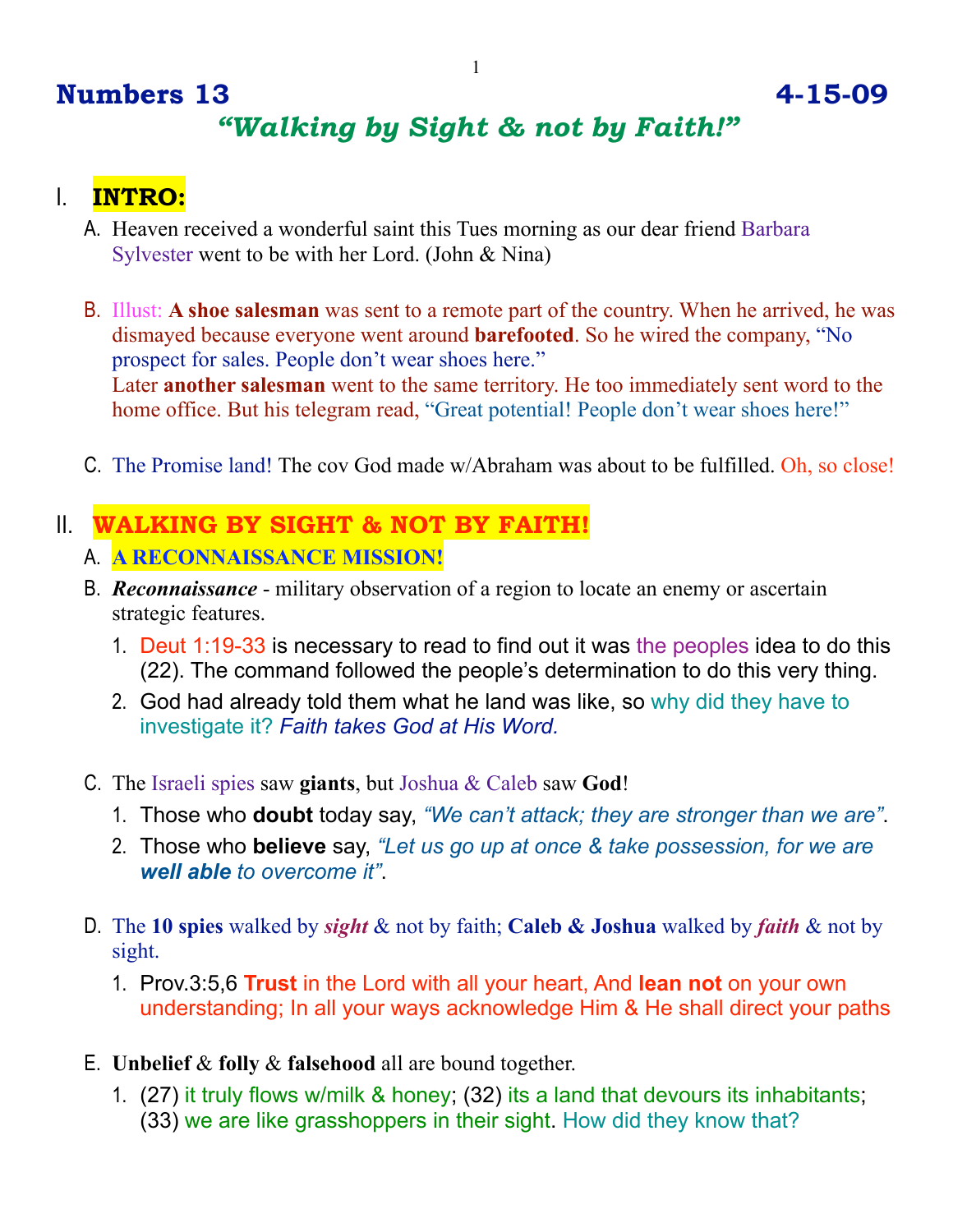- F. The 10 spies emphasized the **obstacles** instead of the **opportunities** & concluded that Israel was too weak to conquer the enemy.
	- 1. **People** were too strong & too tall; **city walls** too fortified & too high.
	- 2. **Unbelief** blinds you to **God's greatness** & **magnifies** *your own* **weakness**.
- G. **Unbelief** sees giants & spells them with a big "G"; **Faith** sees God, & spells giants with a little "g".
	- 1. Abraham staggered not at the promise of God. Rom.4:20
	- 2. How do you spell **giants**, with a big "G" or a little "g"?
	- 3. How do you spell **God**, with a big "G" or a little "g"?
- H. **Giants** represent great difficulties & they stalk us everywhere.
	- 1. They're in our **families**, our **churches**, our **social life** & even our own **hearts**!
	- 2. We must overcome them or they will **devour us** like the 10 thought, "*it's a land that devours its inhabitants*".
	- 3. Read 14:8,9 It's as if Joshua & Caleb said, "We will be stronger by overcoming them, than if there had been **no** giants to defeat."
	- 4. Unless we have *overcoming faith*, we will be swallowed up consumed by the giants who block our path!<sup>[1](#page-1-0)</sup>
- I. We encounter **Giants** especially when we are **serving** God & **following** Him.
	- 1. It's when Israel was **moving forward** that the giants appeared; when they turn back to the wilderness they found none.
	- 2. Many people think that the *power of God* in a person's life should **keep him** from *all trials & conflicts*.
		- a) However, the power of God actually **brings** conflict & struggles.
		- b) Was Paul kept from *violent storms, enemies, fierce winds, poisonous snakes*?
	- 3. Does this sound like a God of infinite power? Yes, it is just like Him!
		- a) For **Paul**, his **conflict** never ended from when Jesus 1st came into his life!
			- (1) **Pressure** was **persistent**, but he always emerged **victorious** through the strength of Jesus.

<span id="page-1-0"></span><sup>1</sup> Streams in the Desert; pg.253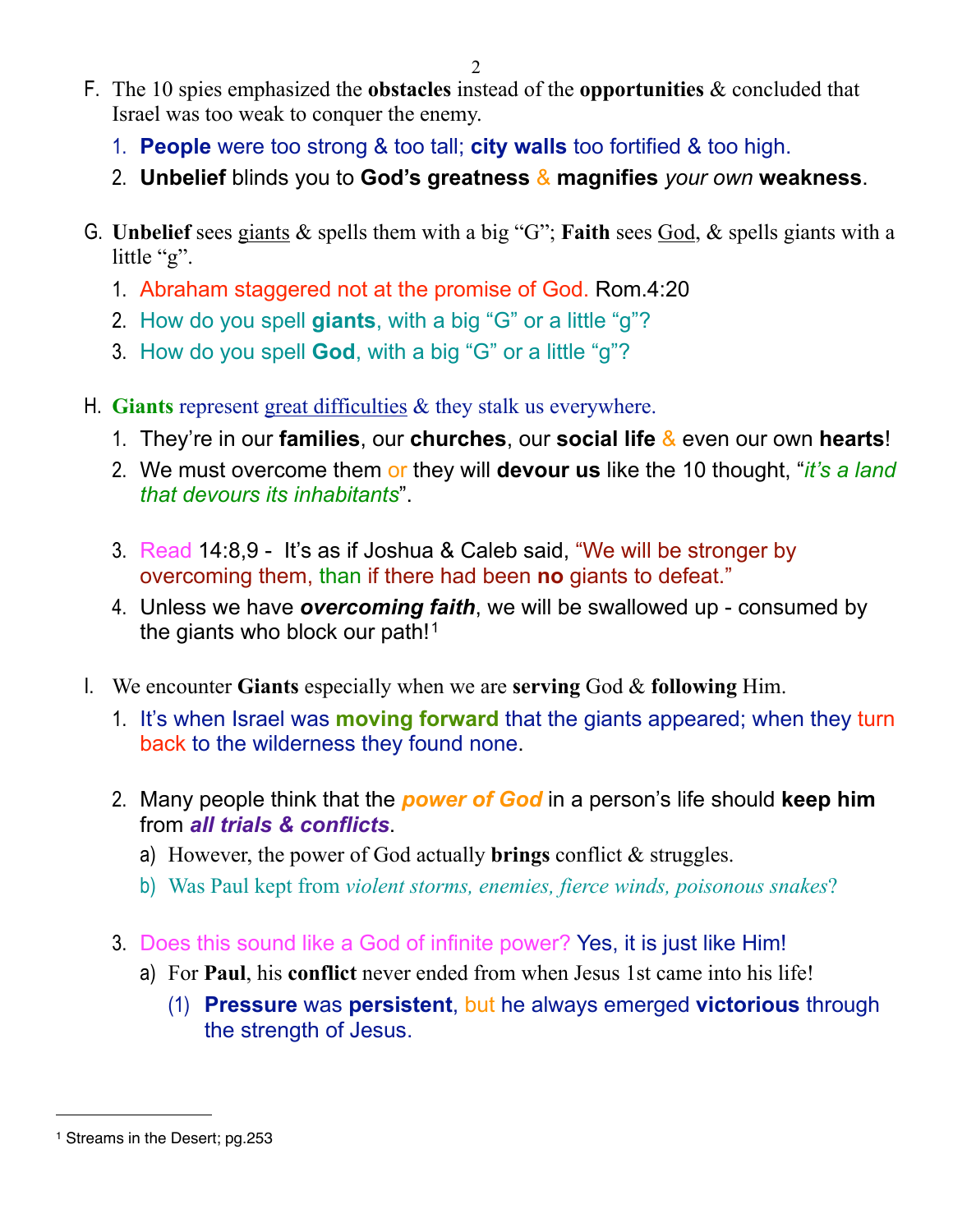- (2) 2 Cor. 4:8-10 We are **hard-pressed** on every side, yet **not crushed**; we are **perplexed**, but not in **despair**; **persecuted**, but **not forsaken**; **struck down**, but **not destroyed** - always carrying about in the body the dying of the Lord Jesus, that the life of Jesus also may be manifested in our body.
- b) Hard-pressed Enemies completely surrounding & pressuring you. {"we're crowded from all sides, but not defeated"}
	- (1) Do you feel **crowded** in/**pressed** in from all sides? (insurmountable)
- c) Perplexed Someone whose way is completely blocked/thwarted by the enemy. {lit. "w/o a road, but not w/o a *side road* of escape"}
	- (1) Do you see big **road blocks** in your life? Can you see the **escape route**?
- d) Persecuted Your enemy is in **hot pursuit**, while the **divine defender** stands nearby. {"pursued but not left alone"}
	- (1) Do you know you are **not alone**?
- e) Struck down [vivid & dramatic illustration] The enemy has overtaken him, struck him, & knocked him down...but it's not a fatal blow. He's able to rise again! {lit. "overthrown but not overcome"}
	- (1) Do you feel like the boxer who's been knocked down & the ref is counting to 10, & he's on 8?
- f) Carrying about in the body the dying of the Lord Jesus Gives us the **picture** that appears as *death itself*. Yet he doesn't die, as Jesus comes to his aid, & he lives through Christ's life, until his lifework is complete.
	- (1) Do you expect to receive all the **blessings** w/o any **struggle**?
		- (a) There is no land worth possessing that has not its giants; but like Caleb, faith looks not at giants but to **the living God**!!!
		- (b) Anything worth having is expensive.
- 4. Dear child of God, you may be **suffering**, but you *cannot fail* if you will only **dare to believe**, **stand firm**, & **refuse to be overcome**!
- J. Caleb was a man of faith who *didn't worry* about **the size of the problem** because he trusted a **great God**!
	- 1. The question in life is **not** "How big is the problem?" Or, "How big am I?" But, "How big is my GOD?" :)
- K. This is another case where there is a **majority** report & a **minority** report.
	- 1. And it was the **minority report** that was right!
		- a) Remember, *"Noah, went in a minority & came out a majority!"*